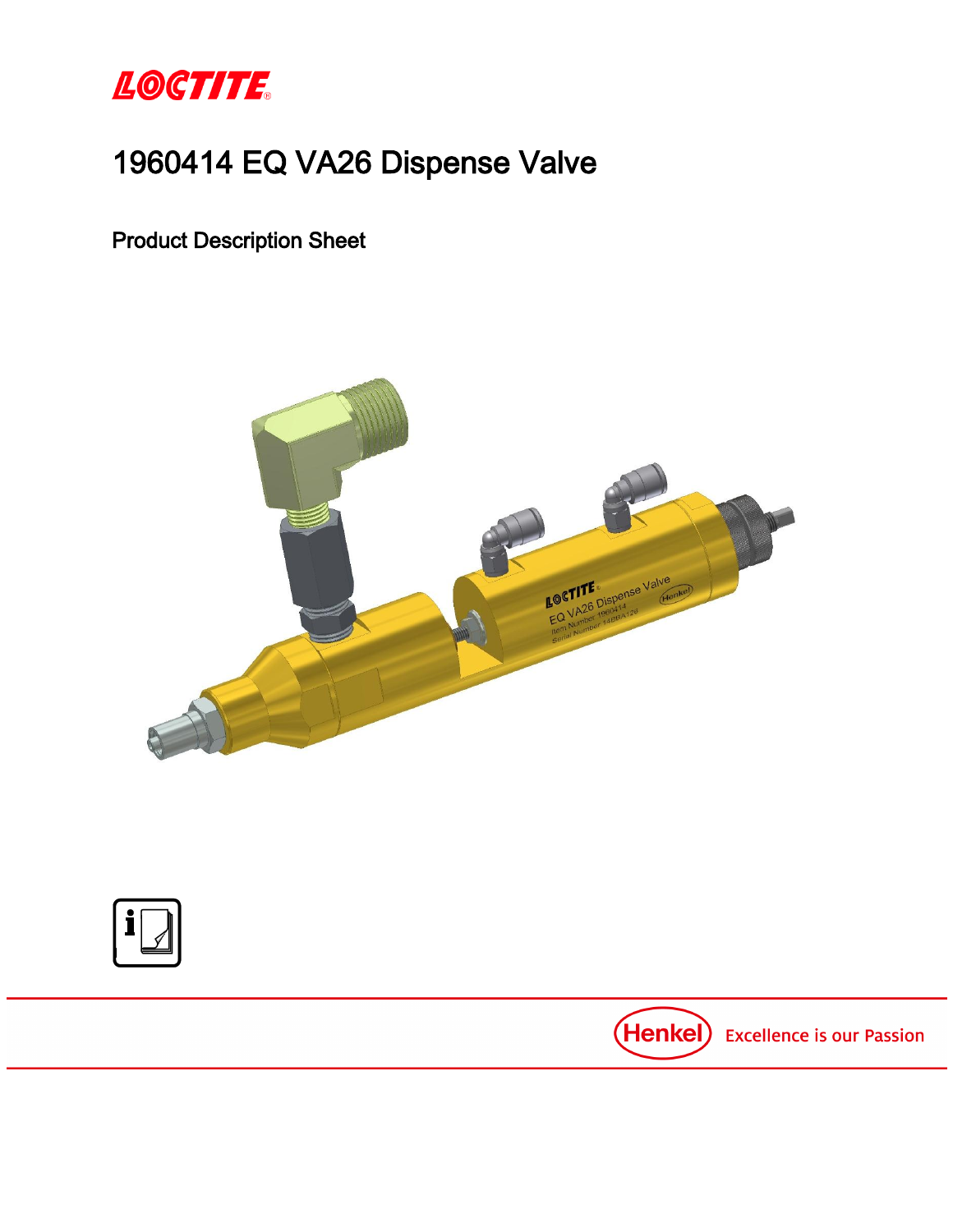### Product Description

The Loctite® High Pressure Dispense Valve 1xxx is a high precision, double-acting dispense valve that is used to dispense medium to high viscosity silicones, MS polymers and urethane products. It features a suck back capability and can operate at fluid pressures up to 725 psi. This Valve is recommended for use with the High Pressure 300 ml Cartridge Dispenser 1046901. Note: Not for dispensing anaerobic chemistry-based products.

### Product Features

- Bubble free, no-drip dispensing
- Light weight and durable
- Can be mounted or comfortably hand held
- Handles high viscosity adhesives up to 1,000,00 cps
- Bubble free, no-drip dispensing with suck back control
- High resolution stroke adjustment
- Suck back capabilities
- Double acting; air to open, air to close

## Technical Data

- Viscosity: 10,000 -1,000,000 cps
- Dimensions: 8.3" (210mm) x 1.2 (31mm) dia. x 4.0" (101mm) high
- $\bullet$  Weight: 0.54 kg (1.2 lbs)
- Maximum working fluid pressure: 725 psi (50 bar)
- Maximum Pneumatic Supply: 100 psi (6.8 bar)
- Inlet Thread: ¼-19 BSPT Female
- Pneumatic Air Quality: Filtered 10um, oil free, non-condensing use Loctite<sup>®</sup> Air Filter/Regulator 88649 (97120) if required

#### High Pressure Dispense Valve includes:

- High Pressure Dispense Valve
- Airline tubing, 2 @ 2 meters long
- Operation Manual

### Loctite® brand Accessories and Spare Parts (not included):

- Digital Dispense Controller 961819 (97101)
- Fluid Inlet Fitting 1553588
- Robot, Valve Mounting Bracket Kit 1070269
- Outlet Seal Kit 1961249
- Shaft Seal Kit 1961250
- Actuator Seal Kit 1251162
- 1 Meter Fluid Hose 1241821, or 2 Meters 1241780